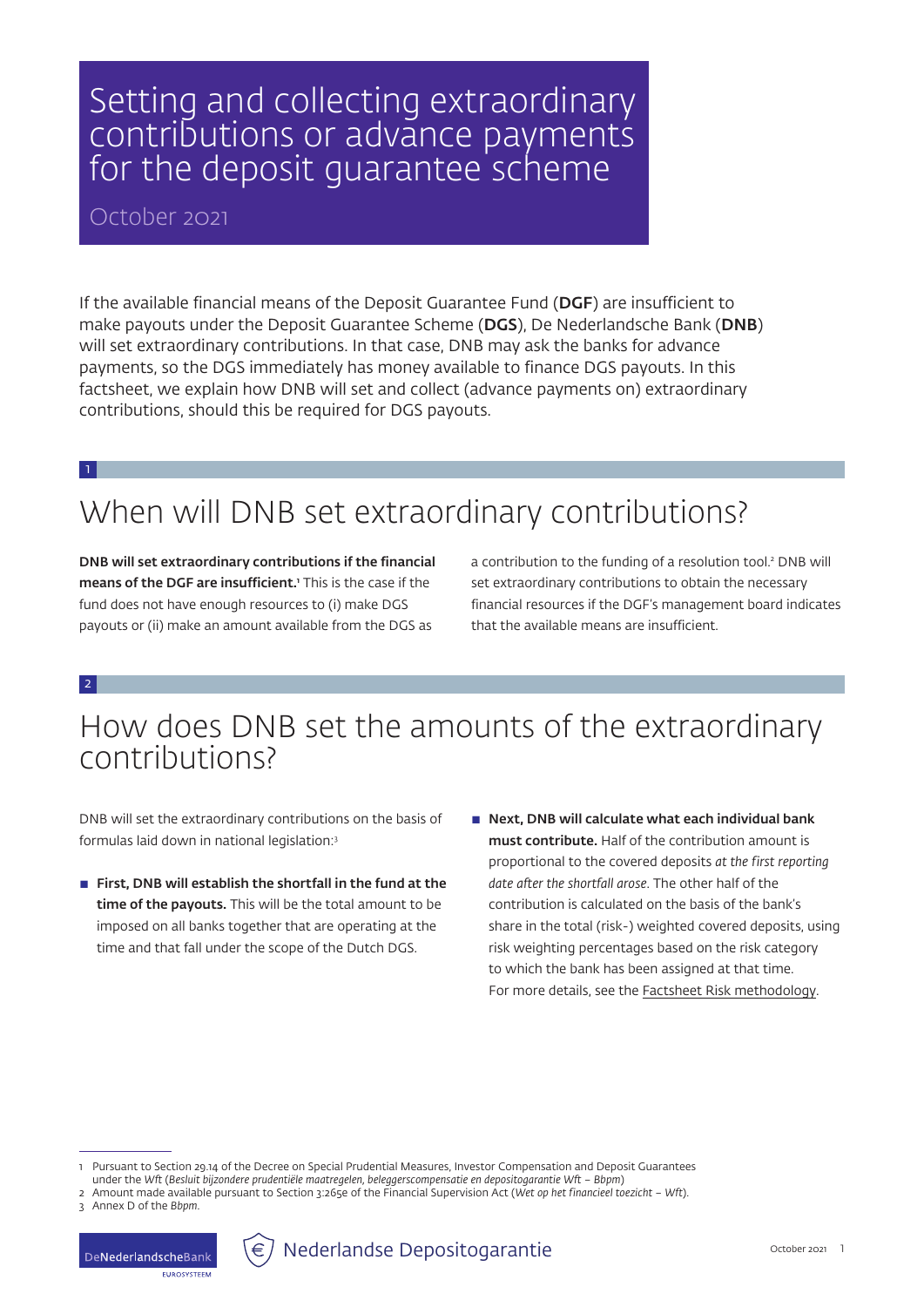## When are extraordinary contributions due and when must they be paid?

Banks are required to make extraordinary contributions at the moment DNB has set them and has issued a decision to impose them. The decision sets out the total amount owed by the bank and any instalment amounts.

3

When DNB sets the instalment amounts, it is taken into account that no bank has to pay extraordinary contributions in one year exceeding 0.5% of the covered deposits held with the respective bank.4 If the total contribution due is greater, then the excess amount will be charged in the following calendar year. The limit of 0.5% per bank in any one year means that a total of up to €2.7 billion can be collected, based on the current size of the covered deposits.

DNB may suspend the payment of extraordinary contributions if a bank's solvency or liquidity position so warrants.<sup>5</sup> If it becomes clear that payment of the extraordinary contributions would jeopardise a bank's liquidity or solvency, DNB will send the bank the decision, but will also immediately grant extended payment terms. In that case, statutory interest will apply. DNB will grant extensions for a maximum of up to six months.

When assessing the impact on the banks' solvency positions, DNB takes account of the fact that, while extraordinary contributions are an expense for banks, they will be paid back a large proportion – if not all – in due course. Based on the creditor hierarchy, the DGF will receive payments from a bank's liquidated assets before other creditors.6 The regulations state that DNB will redistribute the obtained liquidation proceeds to banks that have made extraordinary contributions. When assessing the balance sheet impact on banks, DNB will take into account how banks will most likely process the extraordinary contributions in accounting terms. Banks have indicated that they will make their own estimate of the expected liquidation proceeds based on information they receive from the administrator (on an individual basis), and process them in accordance with the accounting principles that apply. This determines whether and to what extent the claim against the failed bank can be recorded as an asset on the balance sheet and what will have to be taken to the profit and loss account as a loss.

**ELIDOSVETEEM** 



<sup>4</sup> Article 10(8) of the DGS Directive.

<sup>5</sup> Section 29.14(3) of the *Bbpm* read in conjunction with Article 10(8) of the DGS Directive.

<sup>6</sup> Section 212ra(1) of the Bankruptcy Act (*Faillissementswet*).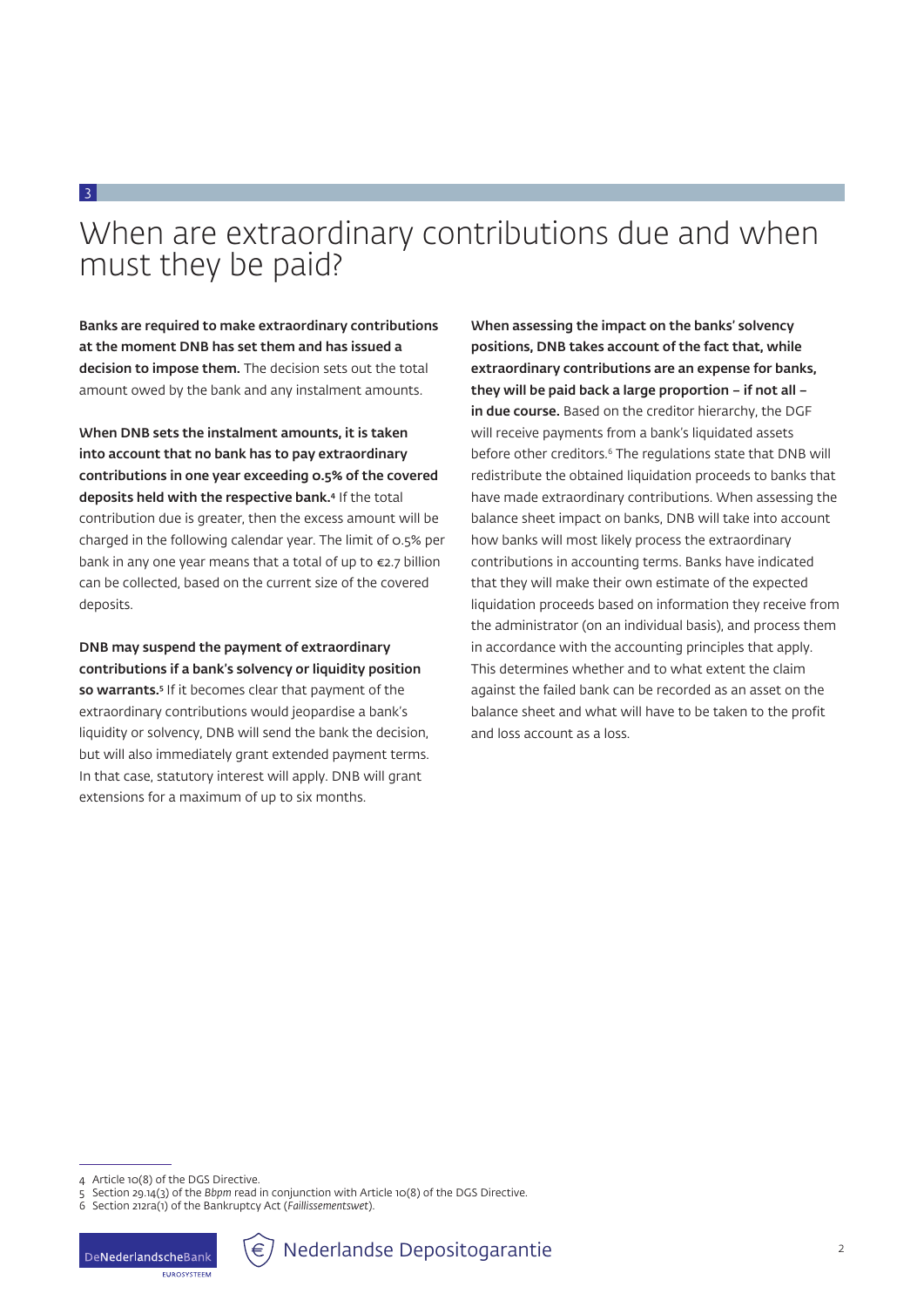#### When will DNB ask banks to make advance payments on extraordinary contributions?

If extraordinary contributions will be collected, DNB may request banks to make advance payments.<sup>7</sup> The advance payment procedure is an important instrument for ensuring that depositors are able to receive DGS payouts in good time, even if there are insufficient means in the fund.

At the time that the DGF has to make funds available to finance DGS payouts, the definitive extraordinary contributions will not have been set yet. Therefore, in the meantime the DGF will have to rely on bridge financing by third parties. The advance payments scheme is a way of obtaining bridge financing from the banks participating in the DGS. The DGF may also enter into loan agreements to obtain financing from third parties.

Whether DNB will apply the advance payments scheme depends on the specific circumstances at the time. Together with the DGF DNB will determine how the DGS payouts will be bridge-financed if there are insufficient resources in the DGF. There is no fixed order in which financing or bridge financing must be used, as each case is different and requires its own customised solution.8 DNB will specifically look at whether advance payments could cause liquidity problems for the banking sector as a whole.

#### 5

4

#### How does DNB set and collect advance payments on extraordinary contributions?

When DNB decides to ask banks for advance payments, DNB will make an estimate of the extraordinary contributions due by the banks, based on the latest available data on their covered deposits. If applicable, DNB will also consider the maximum amount that can be charged in the current year. DNB will send the banks a decision stating the provisional amount of the extraordinary contribution and the advance payment that the banks are required to pay. Banks can object to a decision. However, this will not suspend the operation of this decision.

As the advances are intended to contribute to the funding of DGS payments, DNB must be able to collect them at very short notice. This is why banks have been asked to

authorise DNB to collect the extraordinary contributions and advances directly from their TARGET2 accounts, as is also the case for their regular contributions to the DGF.

Any advance payments by the banks will be offset against the extraordinary contributions due. Once the data are available on banks' deposit bases after the shortfall arose, DNB will set the definitive extraordinary contributions. As shares in total (risk-weighted) covered deposits may have changed since then, banks' extraordinary contributions – charged in that year – may be slightly higher or lower than the advances set earlier. DNB will send banks a final decision indicating the amount still due or to be paid back.



<sup>7</sup> Section 29.14a(1) of the *Bbpm*.

<sup>8</sup> See the Explanatory Memorandum accompanying the Amended Financial Markets Decree 2018 (*Herstelbesluit Financiële Markten 2018*).